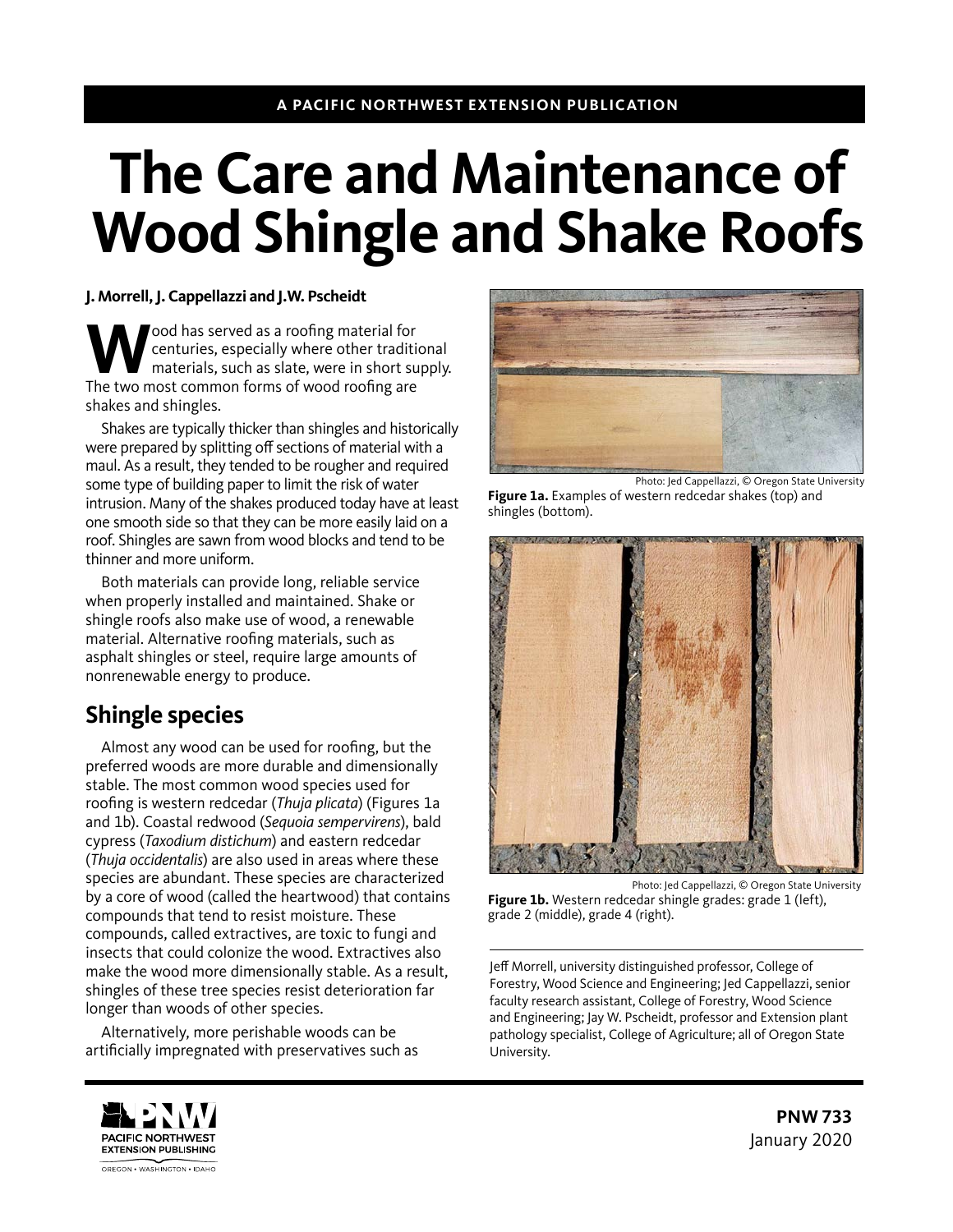copper-based biocides to prolong their useful life.

All materials eventually degrade, and wood roofing is no exception. Over time, chemicals present in the wood can be depleted, and sunlight can degrade the wood surface. You can partially offset these effects with periodic maintenance to maintain appearance and prolong the useful life of a roof. First, it helps to understand what can damage a shake or shingle roof.

## **Weathering**

Weathering is a combination of damage from sunlight, rain and wind. As sunlight strikes the surface, its low energy is released into the wood, creating compounds that begin the degradation process. This process is typically slow (a few millimeters per century), but it causes the wood surface to slightly weaken. Cedar roofs will turn light gray within a year of installation, but the wood beneath retains its original color.

Rain or wind, which can carry tiny sand particles, can wear away the shallow weathered wood on the surface, exposing new wood to sunlight. This process results in a gradual wearing away of the surface. This process typically occurs more rapidly in the softer parts of the wood. In cedar, these parts are at the beginning of each growth ring (called earlywood). Over time, the shake or shingle can take on a washboard appearance (Figure 2).

Repeated wetting and drying can also lead to physical changes in the shake or shingle. Wood swells as it wets and shrinks as it dries. Repeated wetting and drying can induce stresses in the wood that eventually lead to cracks or splits, as well as cupping or warping (Figures 3a, 3b and 3c). The wood species used for roofing tend shrink less than other species, but even these materials can eventually develop physical damage.

## **Fungal attack**

A variety of organisms attack wood, but fungi are the most common. Fungal spores that float through the air or move with moisture settle on a roof. They germinate



Photos: Jed Cappellazzi, © Oregon State University **Figure 2.** Examples of weathered western redcedar shingles.

to produce strand-like cells that grow through the wood cells. Some fungi live only on compounds stored in the wood, while others attack the structural materials that give wood its strength.

The fungi that live on the stored sugars present in the wood or on compounds that fall on the shingle surface do not cause structural damage. The color of these fungi, however, can mar the appearance of the wood. For example, cedar roofs are often colonized by darkpigmented fungi that disfigure the wood surface (Figure 4a, page 3). These fungi tend to be more prevalent on the exposed surfaces of the shingle, where moisture conditions are more suitable for growth. Some of these fungi can detoxify the heartwood extractives, allowing other fungi to attack the wood.

Decay fungi also begin life as small spores and grow into the wood. But unlike other fungi, they produce enzymes that begin to degrade the wood structure. Eventually, these fungi can degrade the wood to the point where it is no longer serviceable (Figure 4b, page 3). Decay fungi are typically found under the shingle or shake overlap, where moisture conditions suit steady growth. Most species used for roofing are resistant to



Photo: Jed Cappellazzi, © Oregon State University **Figure 3a.** Cupping of cedar shingles.

Photo: Jay W. Pscheidt, © Oregon State University **Figure 3b.** Cupping and shrinkage of cedar shingles.

Photo: Jed Cappellazzi, © Oregon State University **Figure 3c.** Splitting and shrinkage of cedar shingles.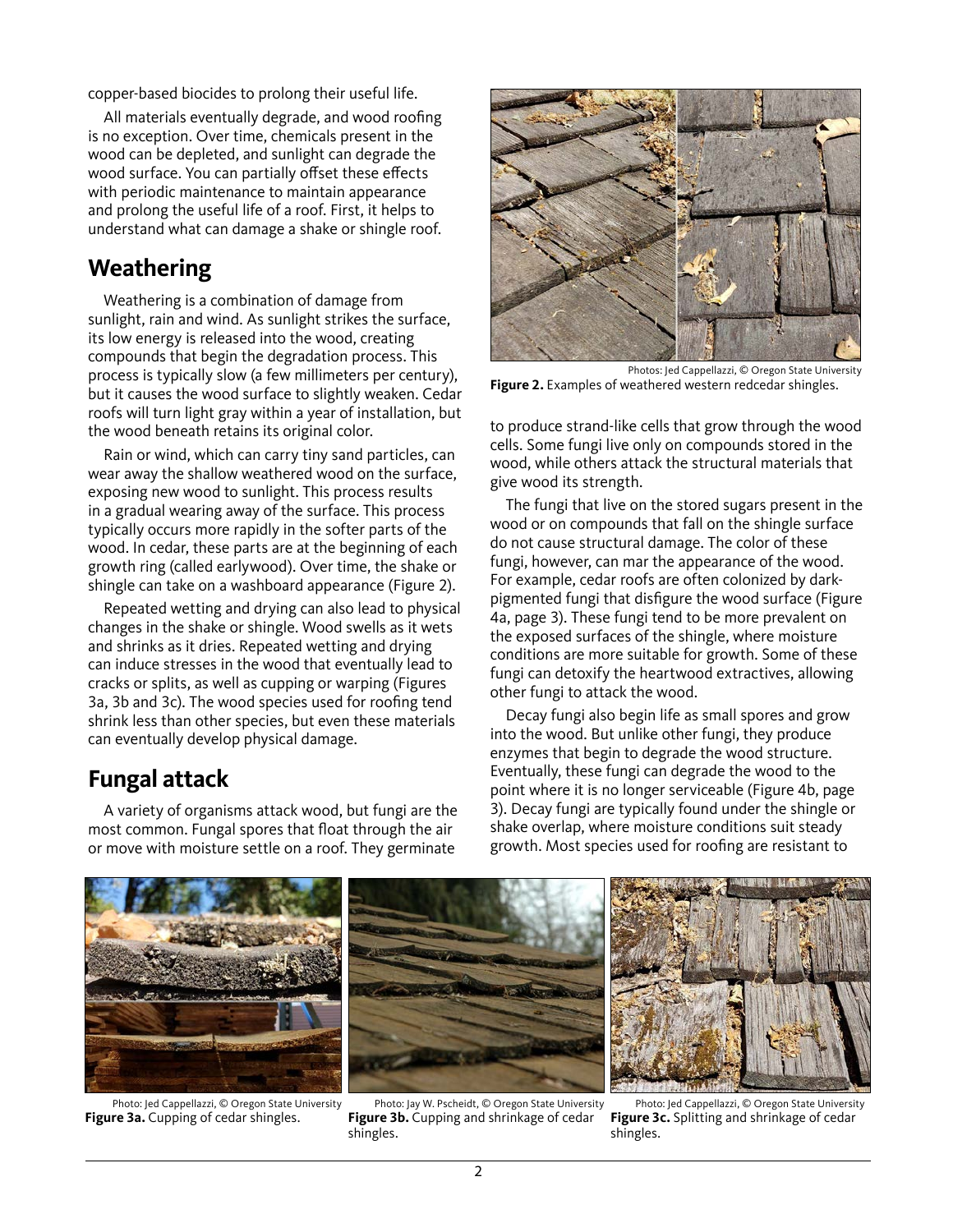

Photo: Jed Cappellazzi, © Oregon State University

**Figure 4a.** Dark-pigmented fungi color the surface of these cedar shingles.



Photo: Jed Cappellazzi, © Oregon State University **Figure 4b.** Decay fungi have degraded these wood shingles to the point where they are no longer serviceable.

these fungi, but even these materials can eventually succumb.

## **Mosses and lichens**

Mosses are primitive plants, while lichens form from a symbiotic relationship between an alga and a fungus. Both groups of organisms can readily grow on roofs, especially in the Pacific Northwest (Figures 5a and 5b). The most common mosses found on roofs in the Willamette Valley are *Dicranoweisia cirrata* and *Bryum capillare*. The growth of these organisms by themselves is not detrimental to the wood; however, lichens and especially mosses tend to accumulate soil and other debris on the roof. Because of this debris, the roof wets quickly and remains wet for longer periods of time. This encourages the growth of fungi and accelerates decomposition.

# **How long does this process take?**

There is no single answer to the question of a roof's life span. Durability is closely related to the temperature and amount of rainfall to which the wood is exposed. Wood degrades more rapidly when exposed to higher amounts of rainfall and warmer temperatures. A roof exposed on the wet, warm side of Hawaii may only last one-fourth as long as one exposed in cooler, wet western Oregon and only onetenth of the time it might last in the dry high desert of eastern Oregon. The slope of the roof also plays a part; steeper roofs tend to shed water more quickly. Overhanging vegetation tends to shade the roof and drop debris that can accumulate and retain moisture. Wetter conditions encourage the growth of fungi, mosses and lichens. All of these shorten roof life.

# **Care and maintenance**

Maintenance is essential for the performance of any roofing material, including wood. Regularly clean



Photo: Jay W. Pscheidt, © Oregon State University **Figure 5a.** Moss builds up quickly when roofs are shaded by trees.



Photo: Jay W. Pscheidt, © Oregon State University **Figure 5b.** Moss builds up on the thicker cut ends first.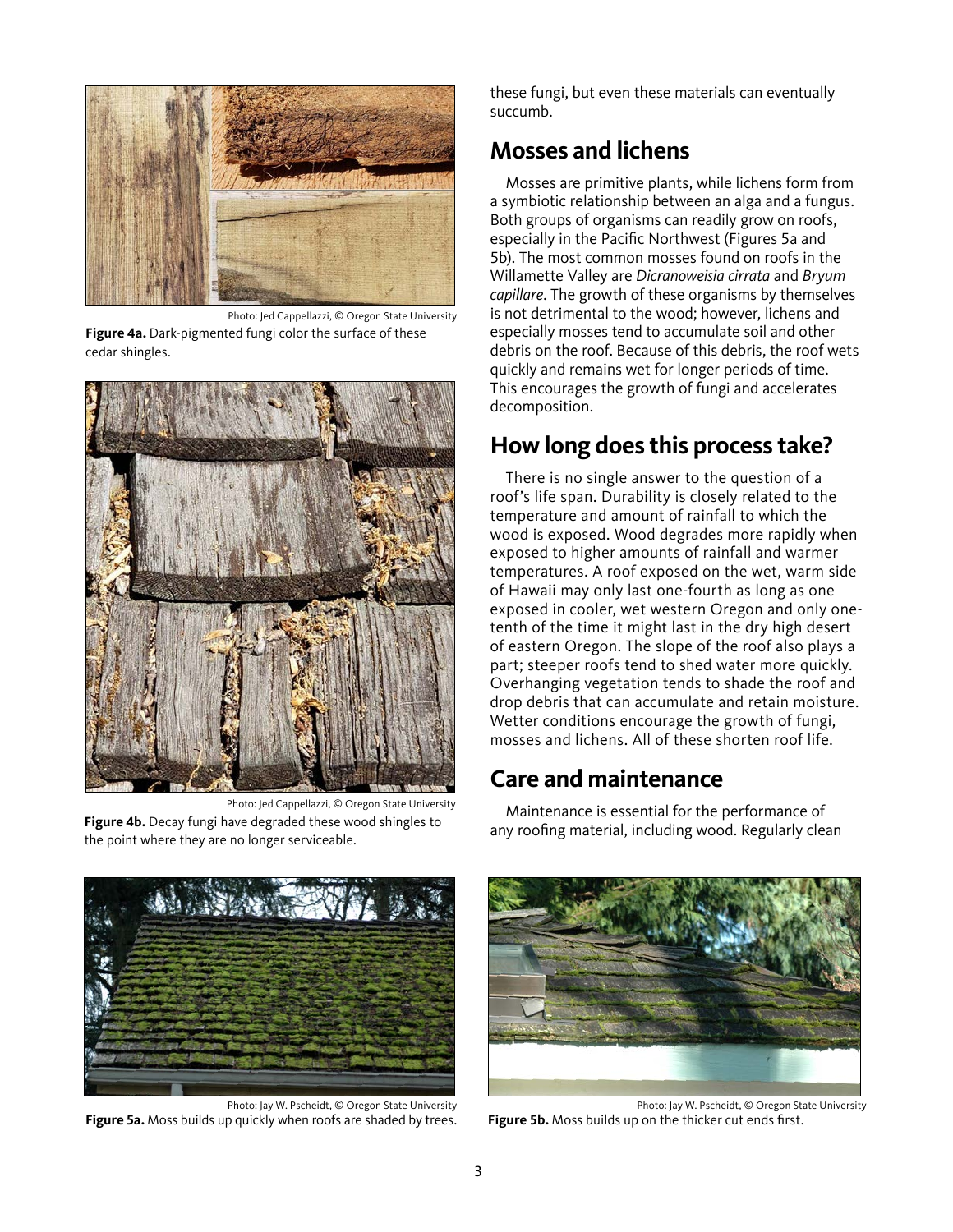

Photo: Jay W. Pscheidt, © Oregon State University

Figure 6. Remove all leaf litter, conifer needles, and debris that accumulate between the shingles and shakes and in the valleys. It's best to do this before the wet season begins.

roofs of leaf litter, conifer needles and debris to limit the growth of organisms such as mosses and lichens (Figure 6). Remove debris by sweeping, leaf-blowing or washing. It is best to do this before the fall rains in the Pacific Northwest.

**Vegetation removal**: Remove any overhanging branches to improve the life of a roof. Trees can shade the roof, slowing drying between rainfalls. Debris falling from these branches can accumulate on the surface, acting as a water trap. Removing overhanging vegetation will also reduce the fire risk.

**Cleaning gutters**: Gutters are designed to move water away from a structure. Failure to maintain clean gutters can result in water backups that extend to the lowest course of the roof.

**Surface cleaning**: Many roof maintenance companies offer a power washing service, although this is more of a cosmetic treatment. This process strips away weaker wood that has weathered and can improve overall roof appearance. Improper power washing can damage the wood surface and fracture shingles. Typically, improper washing involves using excessive water pressure or washing against the downslope of the roof. Power washing will not alter the progression of weathering on the wood surface. The clean roof will begin to weather soon after it is washed. Power washing can be useful for removing moss, lichens and accumulated debris.

Many professional roof maintenance companies recommend applying oil or other surface treatments after power washing. (See page 5.)

# **Do-it-yourself vs. professional care**

Roof maintenance is relatively simple, but it may be more practical to hire a professional who is licensed, bonded and insured. Your need for professional help may depend on the roof, its condition and your physical condition. Take a few precautions before climbing up:

- **•** Use footwear that provides good traction and will grip the roof surface. Avoid leather-soled shoes.
- **•** Use a ladder that meets all safety requirements. Be sure to set the ladder on stable ground.
- **•** The ladder should extend at least 3 feet above the roof line and be secured to the roof at the top.
- **•** Use a bucket and rope to transport tools and other items to the roof. Do not carry them up the ladder.
- **•** If possible, walk across the roof rather than up and down to reduce the chance of slipping.
- **•** Use safety lines and belts, especially where:
	- $\cdot$  The roof pitch is 5 to 12 or greater (more than 23°).
	- $\cdot$  The eves are more than 16 feet from the ground.
	- You are working closer than 6 feet to the roof edge.

## **Cleaning solutions**

Scrub with water or use mild pressure to remove large pieces of debris from shingles. You may need cleaning solutions to remove more deep-seated stains. For all cleaning solutions, wear eye protection, rubber gloves and some type of coverall to protect clothing.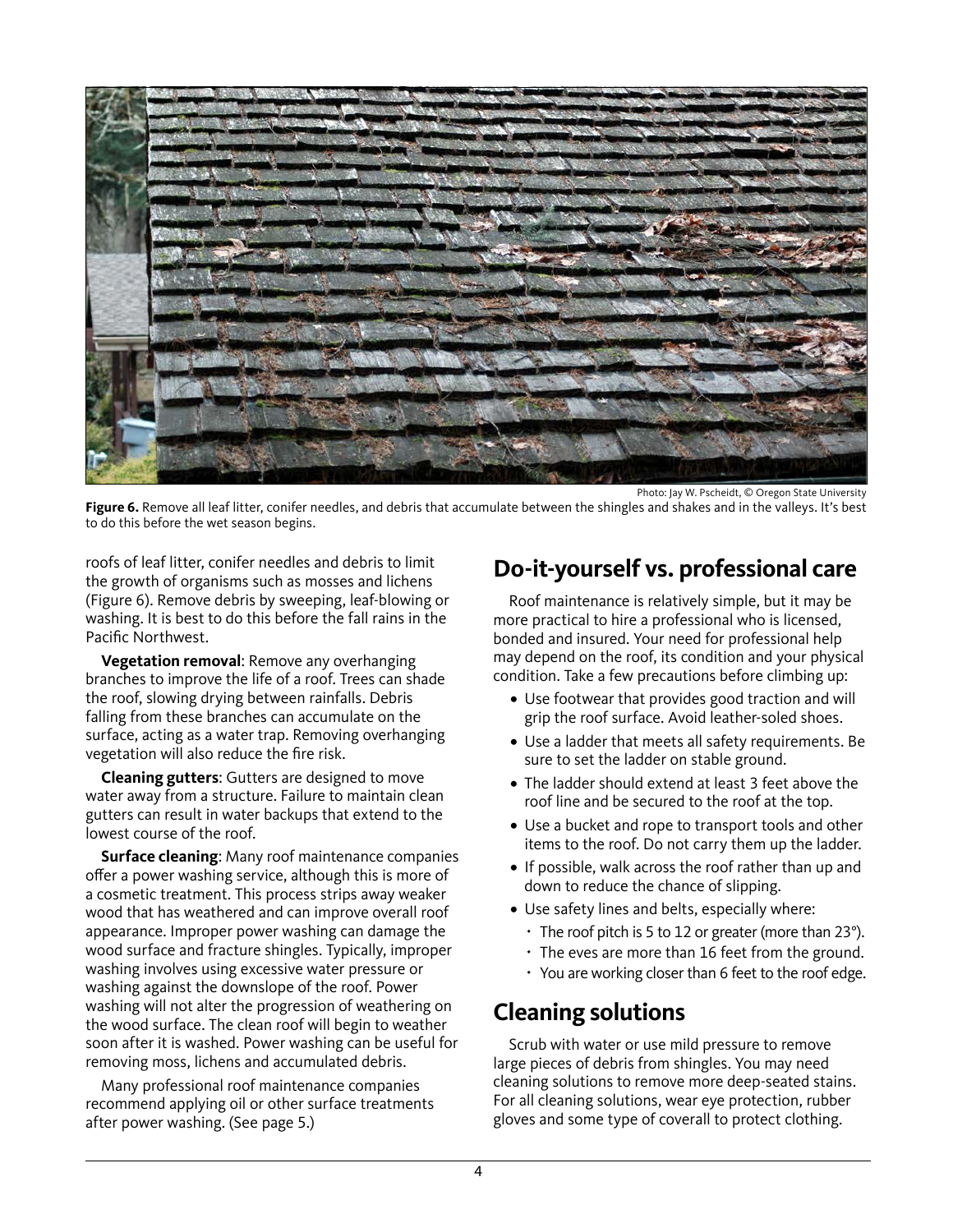Test any cleaning solution on a small, inconspicuous spot on the roof to make sure that it does not adversely discolor the wood.

#### RECIPE FOR COMMON CLEANING SOLUTION

- 3 ounces of trisodium phosphate (available in paint or hardware stores)
- 1 ounce laundry detergent
- 1 quart of 5% sodium hypochlorite (bleach)

#### 3 quarts warm water

Mix thoroughly and apply with a soft brush or broom. Scrub lightly, allow to stand for 10**–**30 minutes, then rinse with fresh water. Be sure to rinse accidental splashes off plants.

Do not include the phosphate if your gutters lead directly into a storm drain. Phosphates can foster algal blooms in nearby lakes and streams.

For more persistent stains, repeat applications or use stronger bleaching solutions. You can use bleach at full strength, but be sure to thoroughly rinse the wood surface to remove excess bleach.

# **Surface treatments**

Western redcedar shingles are inherently resistant to moisture uptake, which is why they make such a good roofing material. For this reason, any surface treatment will only penetrate a short distance into the wood. Roofs also experience severe sun exposure and rainfall that result in rapid degradation and loss of any treatment chemicals.

Surface treatments should contain a water repellent and an ultraviolet light inhibitor. Water repellents are usually waxes that resist moisture uptake, but they can also include resins that fix to the wood surface. UV inhibitors can include pigments, iron particles and a host of other compounds that slow, but do not prevent, the process of weathering. Some treatments also contain fungicides and algaecides that kill mosses and lichens.

Ensure that these treatments are used properly to avoid damage to plants. Any product that claims to control moss, lichens or fungi must be registered with the Environmental Protection Agency or exempt from registration under Section 25(b) of the federal Insecticide, Fungicide, and Rodenticide Act. State registration is still required.

While some roof treatments claim to protect roofs for up to 10 years, most treatments last no more than one to three years. Some products also claim fireretardant properties. Be skeptical of such claims. Few



Photo: Jed Cappellazzi, © Oregon State University **Figure 7.** Water beads on the surface of wood treated with a water-repellent wood protection system.

fire retardants resist rainfall, and these are typically applied at the factory prior to installation.

The protective period afforded by a surface treatment depends on the condition of the roof (heavily worn vs. new), the roof pitch, the presence of overhanging vegetation and the climate (rainfall, temperature).

# **Oil treatments**

Many roof cleaning services claim that oils applied after cleaning can extend the life of the roof. Cedar and other species contain oils that do impart some moisture resistance, and oil treatments may have a similar effect (Figure 7). The depth of oil penetration is generally shallow, and the materials are exposed to UV degradation. The protective period of these treatments, if any, is limited. They do, however, improve roof appearance for a short time after cleaning.

# **Moss removal and control**

When there is a lot of moss on the roof or the roof condition is too fragile to allow the growth to be removed mechanically, a pesticide may be necessary. These treatments can also be used before moss growth becomes heavy. These products tend to be most effective when applied to actively growing moss. Wetting dried moss before applying chemicals can improve effectiveness. Pesticides can be toxic if mishandled and typically carry warnings about what to do if accidental exposure or ingestion occurs. Call the manufacturer, the county Extension office or the poison control center (800-222-1222) for guidance on safe handling. Pesticides used to limit moss growth on roofs are listed in order of effectiveness: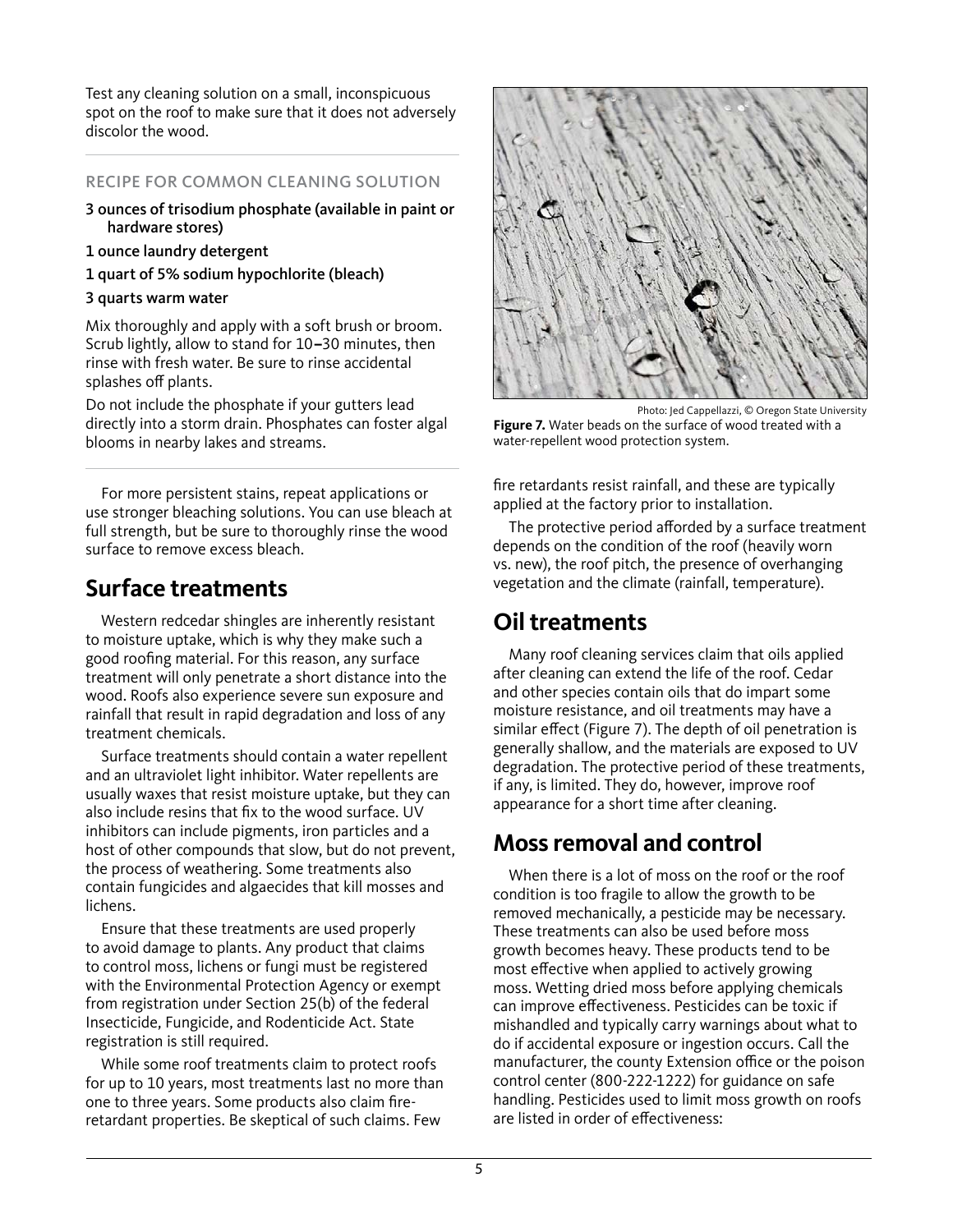**Zinc sulfate (monohydrate)***:* Mix 3 pounds of powder in 9 gallons of water. This volume will treat 600–1,000 square feet of roof using a pump sprayer, depending on the wood condition. In areas of heavy growth or where conditions favor moss growth, use a solution of 1 pound powder mixed in 1.6–3 gallons of water to treat 200 square feet. Do not use this treatment if you have copper gutters, downspouts or flashing; zinc sulfate corrodes copper.

**Potassium salts of fatty acids***:* These soap-based biodegradable products kill moss by penetrating the cell walls and changing the membranes so that the cells leak and the moss dies. These products are noncorrosive and pose minimal risk to humans and animals. Avoid overspraying on adjacent plants, and rinse any plants that are accidentally treated. Thoroughly rinse any tools or equipment used to apply these chemicals.

Both products will wash off the roof with continued rainfall and so do not provide long-term protection against moss growth. Check the label for appropriate protective gear to wear, such as goggles or a face shield.

# **Fungal control**

Fungi tend to be more deeply established in the shingle or shake, so it is not possible to completely eliminate them. However, several surface treatments can arrest wood decay. These chemicals, called wood preservatives, can help extend roof life. Treatment effectiveness depends on roof condition. Preservative performance is better on recently installed roofs than on roofs with existing decay and heavy weathering.

Apply treatments by brushing, rolling or spraying. Read the product label carefully to determine the best application method. Spraying, when allowed by the label, generally works better than rolling or brushing because of the uneven nature of the surface. Avoid spraying on days when wind speed exceeds 4 mph. Apply the coating uniformly, making sure to coat the exposed end as well as the surface as thoroughly as possible. Cedar is somewhat resistant to fluid uptake, so it may be better to apply two coats, with a drying period in between.

There are a limited number of preservatives that can be applied to cedar shingles or shakes. Use of these preservatives on shingle or shake roofs must be listed on the label. You can purchase some preservatives at the local hardware or building supply store, while others are restricted-use and can only be applied by licensed applicators. Regardless of classification, all are pesticides and should be handled carefully, following instructions on the label. These products are available in water or organic, solvent-based formulations. Oil-based systems can penetrate more



Photo: Jay W. Pscheidt, © Oregon State University **Figure 8.** Metal flashings have prevented the growth of moss where water flows beneath the fixtures.

deeply, but water-based systems have improved in effectiveness.

#### AVAILABLE PRODUCTS:

**Copper naphthenate**: This is an effective preservative that is ideally suited for roof applications. The system is available for residential use as a ready-to-use solution containing the equivalent of 1% or 2% copper metal and can be pigmented brown (it is naturally green) to blend in with the natural cedar color. Commercial products may contain up to 8% copper metal equivalent and must be diluted prior to use. One gallon will typically cover 100–300 square feet, depending on wood condition. For shakes and shingles, a rate of 1 gallon per 100 square feet has been reported to provide up to five years of protection in the Pacific Northwest.

**Copper-8-Quinolinolate (oxine copper)**: This is a less toxic alternative to copper naphthenate with many of the same attributes, but it is much more expensive and not as widely available.

**3-iodo-propynyul butyl carbamate**: This common